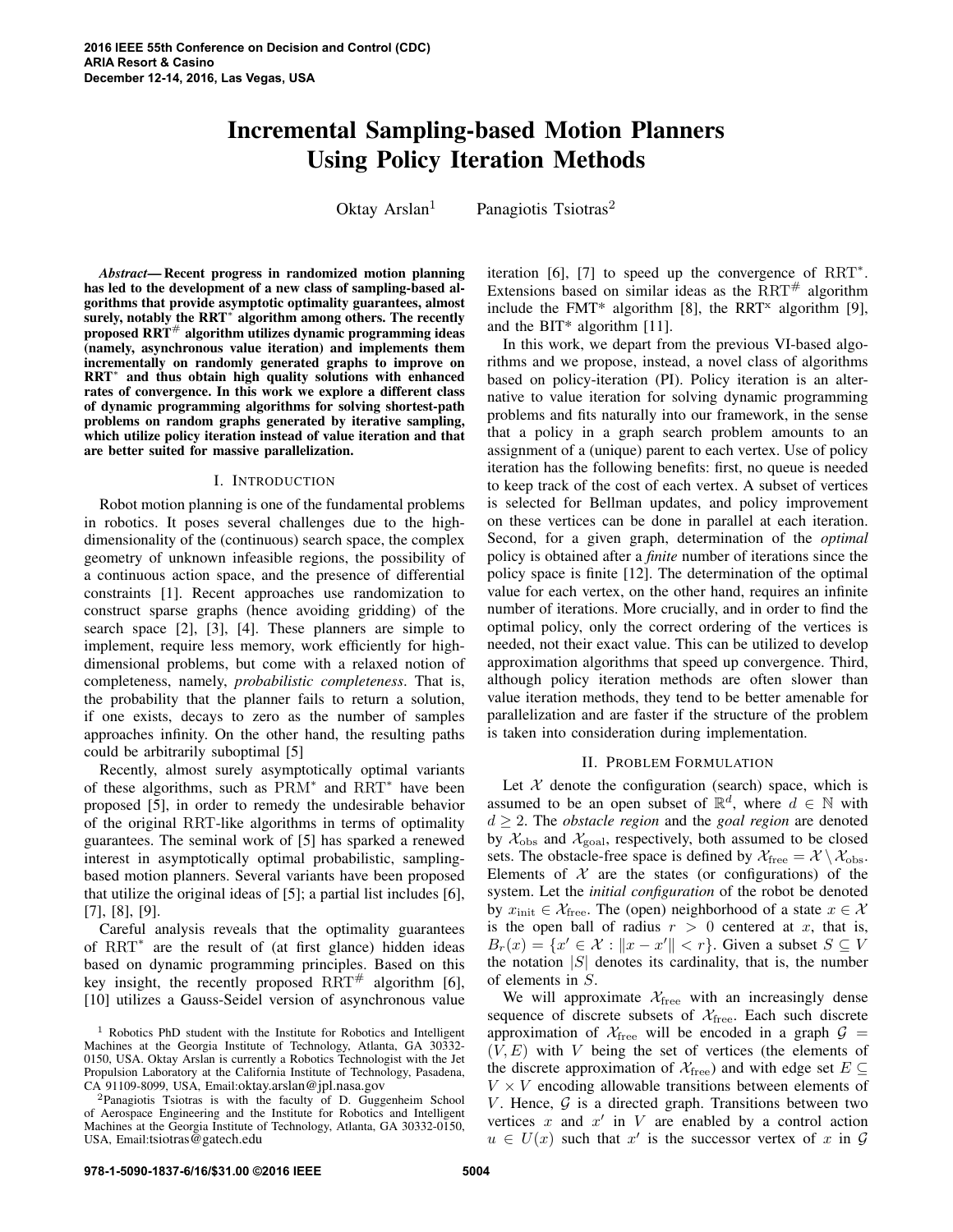under the action u so that  $(x, x') \in E$ . Let  $U = \bigcup_{x \in V} U(x)$ . We use the mapping  $f: V \times U \rightarrow V$  given by

$$
x' = f(x, u), \qquad u \in U(x), \tag{1}
$$

to formalize the transition from  $x$  to  $x'$  under the control action  $u$ . In this case, we say that  $x'$  is the successor of  $x$ and that  $x$  is the predecessor of  $x'$ . The set of predecessors of  $x \in V$  will be denoted by  $pred(G, x)$ , and the set of successors of x will be denoted by  $succ(G, x)$ . Also, we let  $\overline{\text{pred}}(\mathcal{G}, x) = \text{pred}(\mathcal{G}, x) \cup \{x\}.$ 

Once we have abstracted  $\mathcal{X}_{\text{free}}$  using the graph  $\mathcal{G}$ , the motion planning problem becomes one of a shortest path problem on the graph  $G$ . To this end, we define the path  $\sigma$  in G to be a sequence of vertices  $\sigma = (x_0, x_1, \ldots, x_N)$ such that  $x_{k+1} \in \text{succ}(\mathcal{G}, x_k)$  for all  $k = 0, 1, ..., N - 1$ . The length of the path is N, denoted by  $len(\sigma) = N$ . When we want to specify explicitly the first node of the path we will use the first node as an argument, and we write  $\sigma(x_0)$ . The kth element of  $\sigma$  will be denoted by  $\sigma_k$ . That is, if  $\sigma(x_0) = (x_0, x_1, \ldots, x_N)$  then  $\sigma_k(x_0) = x_k$  for all  $k = 0, 1, \ldots, N$ . A path is rooted at  $x_{\text{init}}$  if  $x_0 = x_{\text{init}}$ . A path rooted at  $x_{\text{init}}$  terminates at a given goal region  $\mathcal{X}_{\text{goal}} \subset \mathcal{X}_{\text{free}}$  if  $x_N \in \mathcal{X}_{\text{goal}}$ .

To each edge  $(x, x')$  encoding an allowable transition from  $x \in \mathcal{X}_{\text{free}}$  to  $x' \in \text{succ}(\mathcal{G}, x)$ , we associate a finite cost  $c(x, x')$ . Given a path  $\sigma(x_0)$ , the cumulative cost along this path is then

$$
\sum_{k=0}^{N-1} c(x_k, x_{k+1}).
$$
 (2)

Given a point  $x \in \mathcal{X}$ , a mapping  $\mu : x \mapsto u \in U(x)$  that assigns a control action to be executed at each point  $x$  is called a *policy*. Let M denote the space of all such policies. Under some assumptions on the connectivity of the graph  $\mathcal G$ and the cost of the directed edges, one can use DP algorithms and the corresponding Bellman equation in order to compute optimal policies. Note that a policy  $\mu \in \mathcal{M}$  for this problem defines a graph whose edges are  $(x, f(x, \mu(x))) \in E$  for all  $x \in V$ . The policy  $\mu$  is proper if and only if this graph is acyclic, i.e., the graph has no cycles. Thus, there exists a proper policy  $\mu$  if and only if each node is connected to the  $\mathcal{X}_{\text{goal}}$  with a directed path. Furthermore, an improper policy has finite cost, starting from every initial state, if and only if all the cycles of the corresponding graph have non-negative cost [12]. Convergence of the DP algorithms is proven if the graph is connected and the costs of all its cycles are positive [13].

## III. OVERVIEW OF DYNAMIC PROGRAMMING

Dynamic programming solves sequential decision-making problems having a finite number of stages. In terms of DP notation, our system is governed by the equation  $x' = f(x, u)$ where the running cost function is defined as  $g(x, u)$  =  $c(x, f(x, u))$ . The objective is to minimize the cumulative cost over a given horizon (see (2)). Given a sequential decision problem of the previous form it is well known that the optimal cost function satisfies the following *Bellman equation*:

$$
J^*(x) = \inf_{u \in U(x)} \Big\{ g(x, u) + J^*(f(x, u)) \Big\}, \quad \forall x \in \mathcal{X}.
$$
 (3)

The optimal policy  $\mu^* \in \mathcal{M}$  is given by

$$
\mu^*(x) \in \underset{u \in U(x)}{\arg \min} \Big\{ g(x, u) + J^*(f(x, u)) \Big\}, \quad \forall x \in \mathcal{X}. \tag{4}
$$

Note that if we are given a policy  $\mu \in \mathcal{M}$  (not necessarily optimal) we can compute its cost from

$$
J_{\mu}(x) = g(x, \mu(x)) + J_{\mu}(f(x, \mu(x))), \quad \forall x \in \mathcal{X}.
$$
 (5)

It follows that  $J^*(x) = \inf_{\mu \in \mathcal{M}} J_{\mu}(x)$ ,  $x \in \mathcal{X}$ . By introducing the expression  $H(x, u, J) = g(x, u) + J(f(x, u))$ and letting the operator  $T_{\mu}$  for a given policy  $\mu \in \mathcal{M}$ ,  $(T_\mu J)(x) = H(x, \mu(x), J)$ , where  $x \in \mathcal{X}$ , we can define the Bellman operator T

$$
(TJ)(x)=\inf_{u\in U(x)}H(x,u,J)=\inf_{\mu\in \mathcal{M}}(T_{\mu}J)(x),\,\,x\in \mathcal{X},
$$

which allows us to write the Bellman equation (3) succinctly as  $J^* = TJ^*$ , and the optimality condition (4) as  $T_{\mu^*}J^* =$  $TJ^*$ . That is,  $J^*$  is the fixed point of the Bellman operator T. In a similar way,  $J_{\mu}$ , the cost function of the policy  $\mu$  is a fixed point of  $T_{\mu}$  (see (5)).

There are three different classes of DP algorithms to compute the optimal policy  $\mu^*$  and the optimal cost function  $J^*$ .

*a*) Value Iteration (VI): This algorithm computes  $J^*$ by relaxing Eq. (3), starting with some  $J<sup>0</sup>$ , and generating a sequence  $\left\{T^{i}J\right\}_{i=0}^{\infty}$  using the iteration  $J^{i+1} = TJ^{i}$ . The generated sequence converges to the optimal cost function due to contraction property of the Bellman operator  $T$  [13].

*b) Policy Iteration (PI):* This algorithm starts with an initial policy  $\mu^0$  and generates a sequence of policies  $\mu^i$  by performing Bellman updates. Given the current policy  $\mu^{i}$ , the typical iteration is performed in two steps:

- i) **Policy evaluation**: compute  $J_{\mu^i}$  as the unique solution of the equation  $J_{\mu^i} = T_{\mu^i} J_{\mu^i}$ .
- ii) **Policy improvement**: compute a policy  $\mu^{i+1}$  that satisfies  $T_{\mu^{i+1}} J_{\mu^{i}} = T J_{\mu^{i}}$ .

*c) Optimistic Policy Iteration (O-PI):* This algorithm works the same as PI, but differs in the policy evaluation step. Instead of solving the system of linear equations exactly as in the policy evaluation step, it performs an approximate evaluation of the current policy and uses this information in the subsequent policy improvement step.

#### IV. PROPOSED APPROACH

#### *A. From Random Geometric Graphs to DP*

The main difference between standard shortest path problems on graphs and sampling-based methods for solving motion planning problems is the fact that in the former case the graph is given a priori, whereas in the latter case the path is constructed on-the-fly by sampling randomly allowable configuration points from  $X_{\text{free}}$  and by constructing the graph  $G$  incrementally, adding one, or more, vertices at each iteration step. Of course, such an iterative construction raises several questions, such as: is the resulting graph connected? under what conditions one can expect that  $\mathcal G$  is an accurate representation of  $X_{\text{free}}$ ? how does discretizing the actions/control inputs affects the movement between sampled successor vertices, etc. Some of these questions have been addressed in [5], so we will not elaborate further on the graph construction.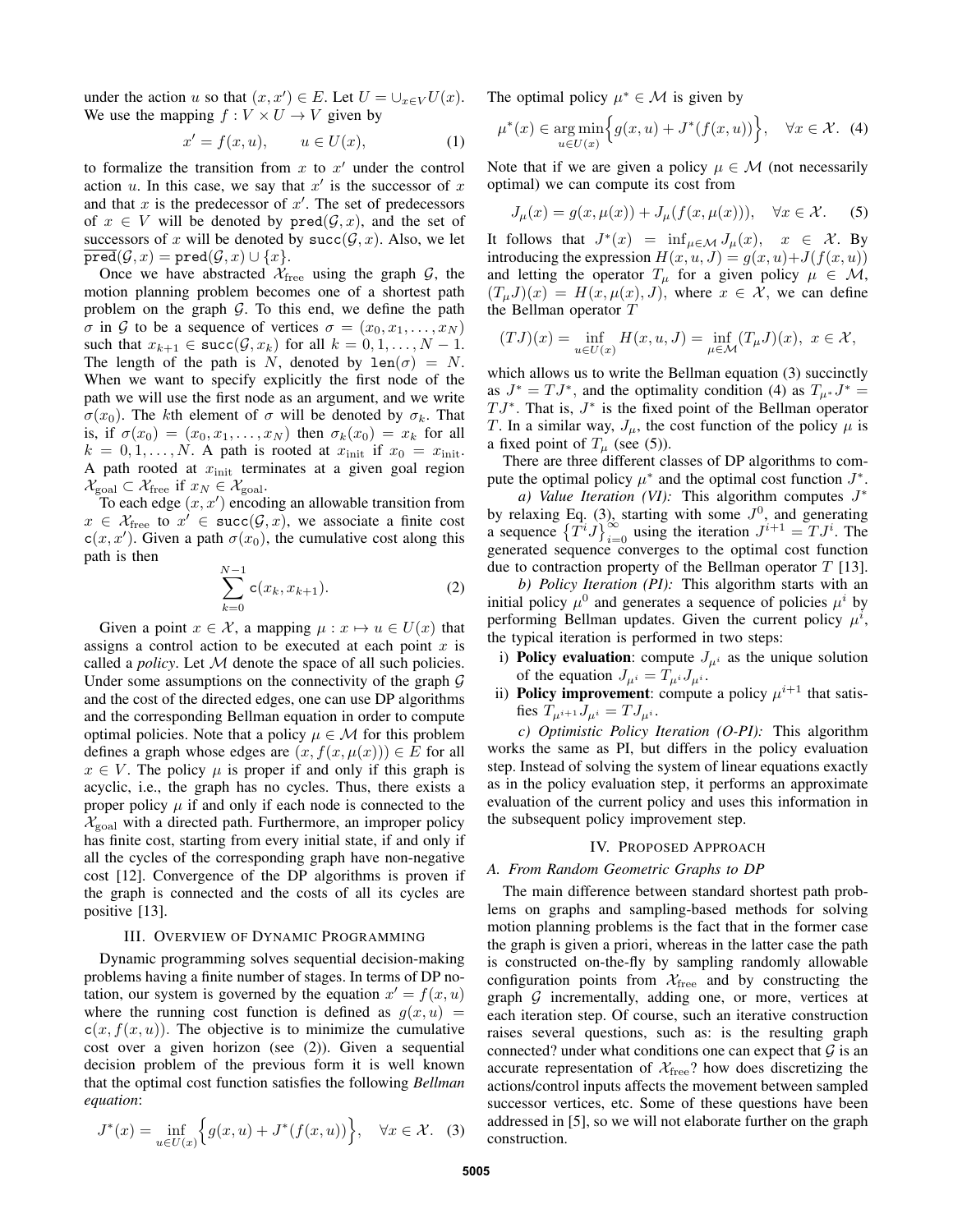The RRG algorithm [5] constructs random graphs by placing a collection of vertices drawn randomly according to a specified probability distribution. Two points (vertices) are connected if and only if the distance between the two is less than some distance  $r$ . It can be shown that the resulting random geometric graph is connected almost surely as long as the connection radius  $r$  is strictly greater than a critical value  $r^* = {\log(n)}/{(n\zeta_d)}^d$ , where  $\zeta_d$  is volume of the unit ball in  $\mathbb{R}^d$ . In the RRG algorithm the connection radius is shrunk as a function of the number of vertices, while still being strictly greater than the critical radius value r ∗ . By doing so, one is guaranteed to obtain a connected and sparse graph, yet the graph is rich enough to provide asymptotic optimality guarantees, almost surely. In this work, we leverage this nice feature of random geometric graphs to get a consistent discretization of the continuous domain of the robot motion planning problem.

To this end, let  $\mathcal{G} = (V, E)$  denote the graph constructed by the RRG algorithm at some iteration, where V and  $E \subseteq$  $V \times V$  are finite sets of vertices and edges, respectively. Based on the previous discussion,  $G$  is connected and all edge costs are positive, which implies that the cost of all the cycles in  $G$  are positive. Using the notation introduced in Section II, we can define on this graph the sequential decision system  $x' = f(x, u)$  where  $x' \in \text{succ}(\mathcal{G}, x)$  and with transition cost  $g(x, u) = c(x, f(x, u))$ . Once a policy  $\mu$  is given (optimal or not), there is a unique  $x' \in succ(G, x)$  such that  $x' =$  $f(x, \mu(x))$ , that is, the parent of x. Accordingly, x is the child of  $x'$  under the policy  $\mu$ . Conversely, a parent assignment for each node in  $G$  defines a policy. Note that each node has a single parent under a given policy, but may have multiple children.

In our case, the graph computed by the RRG algorithm is a connected graph by construction, and all edge cost values are positive, which implies that the costs of all its cycles are positive. Therefore, convergence is guaranteed and the resulting optimal policy is proper.

#### *B. DP Algorithms for Sampling-based Planners*

The sampling-based motion planner which utilizes VI, i.e., RRT<sup>#</sup>, was presented in [6], [10]. The RRT<sup>#</sup> algorithm implements the Gauss-Seidel version of the VI algorithm and provides a sequential implementation. In this work, we follow up on the same idea and propose a sampling-based algorithm which utilizes PI.

The body of the PI-RRT<sup>#</sup> algorithm is given in Algorithm 1. The algorithm initializes the graph with  $x_{\text{goal}}$  in Line 2 and incrementally builds the graph from  $x_{\text{goal}}$  toward  $x<sub>init</sub>$ . The algorithm includes a new vertex and a couple new edges into the existing graph at each iteration. If this new information has a potential to improve the existing policy, then, a slightly modified PI algorithm is subsequently called in the Replan procedure. Specifically, and for the sake of numerical efficiency, unlike the standard PI algorithm, policy improvement is performed only for a subset vertices  $B$  which have the potential to be part of the optimal solution. Note that  $B^{k,i}$  will denote the set of these vertices during the kth iteration and ith policy improvement step. The fact that this modification of the PI still ensures the asymptotic optimality, almost surely, of the proposed  $PI-RRT^{\#}$  algorithm requires extra analysis, which is the topic of Section V.

| <b>Algorithm 1:</b> Body of the PI-RRT <sup>#</sup> Algorithm                                      |  |
|----------------------------------------------------------------------------------------------------|--|
| 1 PI-RRT <sup>#</sup> $(x_{\text{init}}, x_{\text{goal}}, \chi)$                                   |  |
| $V \leftarrow \{x_{\text{goal}}\}; \ B \leftarrow V; E \leftarrow \emptyset;$<br>$\overline{2}$    |  |
| $\mathcal{G} \leftarrow (V, E);$<br>3                                                              |  |
| for $k = 1$ to N do<br>$\boldsymbol{4}$                                                            |  |
| $x_{\text{rand}} =$ Sample $(k)$ ;<br>5                                                            |  |
| $(\mathcal{G}, B') \leftarrow$ Extend $(\mathcal{G}, B, x_{\text{init}}, x_{\text{rand}})$ ;<br>6  |  |
| if $ B'  >  B $ then<br>7                                                                          |  |
| $\vert B \leftarrow \text{Replan}(\mathcal{G}, B', x_{\text{init}}, x_{\text{goal}});$<br>$\bf{8}$ |  |
|                                                                                                    |  |
| $(V, E) \leftarrow \mathcal{G}; E' \leftarrow \emptyset;$<br>$\boldsymbol{Q}$                      |  |
| foreach $x \in V$ do<br>10                                                                         |  |
| $E' \leftarrow E' \cup \{(x, \text{parent}(x))\};$<br>11                                           |  |
| return $\mathcal{T} = (V, E')$ ;<br>12                                                             |  |

The Extend procedure is given in Algorithm 2. If a new vertex is decided for inclusion, its control is initialized by performing policy improvement in Lines 6-14. Then, it is checked in Line 15 if the new vertex has a potential to improve the existing policy where  $h$  denotes an admissible heuristic function that computes an estimate of the cost between two given points. If so, it is included to the set of vertices which are selected to perform policy improvement. Such heuristics have been previously used to focus the search of sampling-based planner, see for example [14], [6].

| Algorithm 2: Extend Procedure for PI-RRT#                                     |                                                                                                           |  |  |
|-------------------------------------------------------------------------------|-----------------------------------------------------------------------------------------------------------|--|--|
| <b>Extend</b> ( $\mathcal{G}$ , $B$ , $x_{\text{init}}$ , $x_{\text{rand}}$ ) |                                                                                                           |  |  |
| $\overline{2}$                                                                | $(V, E) \leftarrow \mathcal{G}$ ; $E' \leftarrow \emptyset$ ;                                             |  |  |
| 3                                                                             | $x_{\text{nearest}} = \text{Nearest}(\mathcal{G}, x_{\text{rand}});$                                      |  |  |
| $\overline{\mathbf{4}}$                                                       | $x_{\text{new}} = \text{Steer}(x_{\text{rand}}, x_{\text{nearest}});$                                     |  |  |
| if ObstacleFree( $x_{\text{new}}, x_{\text{nearest}}$ ) then<br>5             |                                                                                                           |  |  |
| 6                                                                             | $J(x_{\text{new}}) = c(x_{\text{new}}, x_{\text{nearest}}) + J(x_{\text{nearest}});$                      |  |  |
| 7                                                                             | $\text{parent}(x_{\text{new}}) = x_{\text{nearest}};$                                                     |  |  |
| 8                                                                             | $\mathcal{X}_{\text{near}} \leftarrow \text{Near}(\mathcal{G}, x_{\text{new}},  V );$                     |  |  |
| $\boldsymbol{9}$                                                              | foreach $x_{\text{near}} \in \mathcal{X}_{\text{near}}$ do                                                |  |  |
| 10                                                                            | <b>if</b> ObstacleFree( $x_{\text{new}}, x_{\text{near}}$ ) then                                          |  |  |
| 11                                                                            | if $J(x_{\text{new}}) > c(x_{\text{new}}, x_{\text{near}}) + J(x_{\text{near}})$<br>then                  |  |  |
| 12                                                                            | $\mathbb{J}(x_{\text{new}}) = \mathbb{c}(x_{\text{new}}, x_{\text{near}}) + \mathbb{J}(x_{\text{near}});$ |  |  |
| 13                                                                            | $\text{parent}(x_{\text{new}}) = x_{\text{near}};$                                                        |  |  |
| 14                                                                            | $E' \leftarrow E' \cup \{(x_{\text{new}}, x_{\text{near}}), (x_{\text{near}}, x_{\text{new}})\};$         |  |  |
| 15                                                                            | <b>if</b> $h(x_{init},$ parent $(x_{new}))$ + J(parent $(x_{new}))$ ) <                                   |  |  |
|                                                                               | $J(x_{\text{init}})$ then                                                                                 |  |  |
| 16                                                                            | $B \leftarrow B \cup \{x_{\text{new}}\};$                                                                 |  |  |
| 17                                                                            | $V \leftarrow V \cup \{x_{\text{new}}\};$                                                                 |  |  |
| 18                                                                            | $E \leftarrow E \cup E'$ :                                                                                |  |  |
|                                                                               |                                                                                                           |  |  |
| 19                                                                            | $G \leftarrow (V, E)$ :                                                                                   |  |  |
| <b>return</b> $(\mathcal{G}, B)$ ;<br>20                                      |                                                                                                           |  |  |

The Replan procedure which implements the PI algorithm is shown in Algorithm 3. The policy improvement step is performed in Lines 2-9 until the cost of the existing policy becomes almost stationary. Note that the for-loop in the Replan procedure can run in parallel.

The policy evaluation step is implemented in Algorithm 4. Algorithm 4 solves a system of linear equations by exploiting the underlying structure. Simply, the existing policy forms a tree in the current graph and the solution of the system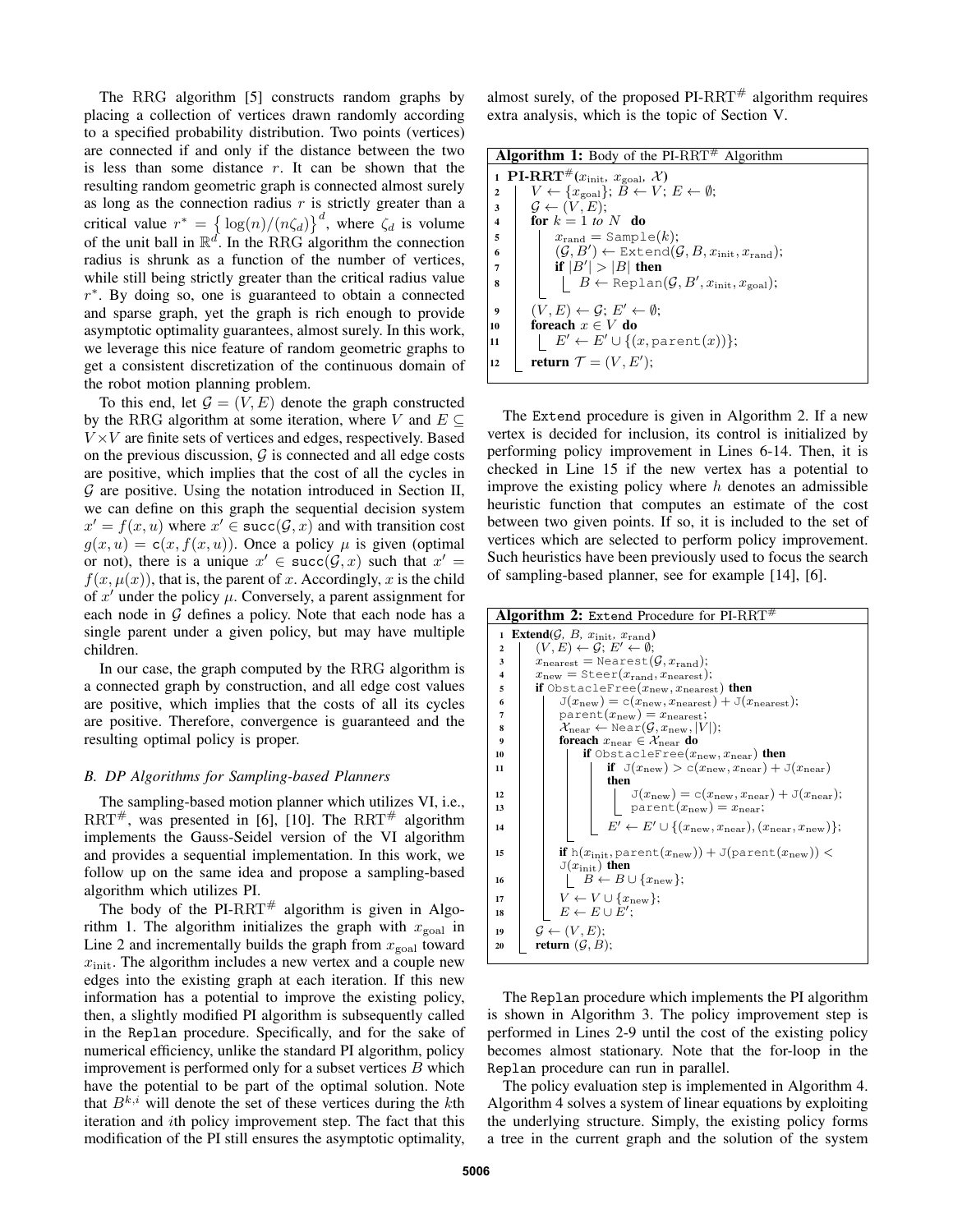|                         | <b>Algorithm 3:</b> Replan Procedure (PI)                                   |  |
|-------------------------|-----------------------------------------------------------------------------|--|
|                         | 1 <b>Replan</b> $(\mathcal{G}, B, x_{\text{init}}, x_{\text{goal}})$        |  |
| $\overline{2}$          | Loop                                                                        |  |
| 3                       | foreach $x \in B$ do                                                        |  |
| $\overline{\mathbf{4}}$ | $J'=\mathrm{J}(x);$                                                         |  |
| 5                       | foreach $v \in \text{succ}(\mathcal{G}, x)$ do                              |  |
| 6                       | if $J' > c(x, v) + J(v)$ then                                               |  |
| 7                       | $J' = c(x, v) + J(v);$ parent(x) = v;                                       |  |
| 8                       |                                                                             |  |
|                         |                                                                             |  |
| 9                       | $\Delta J(x) = \mathbb{J}(x) - J';$                                         |  |
| 10                      | if $\max_{x \in B} \Delta J(x) \leq \epsilon$ then                          |  |
| 11                      | return $B$ ;                                                                |  |
| 12                      | $B \leftarrow$ Evaluate( $\mathcal{G}, x_{\text{init}}, x_{\text{goal}}$ ); |  |
|                         |                                                                             |  |

of linear equations corresponds to the cost of each path connecting vertices to the goal region via edges of the tree. If  $x_{\text{init}}$  is already in the graph, the algorithm computes the cost of the path between  $x_{\text{init}}$  and  $x_{\text{goal}}$  by using queue q. Subsequently, the set of vertices that are promising, i.e., those in the set  $B$  and their cost-to-go values are computed by using the cost-to-go value of  $x_{\text{init}}$ .

| Algorithm 4: Evaluate Procedure (PI)                                |                                                                         |  |
|---------------------------------------------------------------------|-------------------------------------------------------------------------|--|
| 1 Evaluate( $\mathcal{G}$ , $x_{\text{init}}$ , $x_{\text{goal}}$ ) |                                                                         |  |
| $\mathbf{2}$                                                        | $(V, E) \leftarrow \mathcal{G}$ ;                                       |  |
| 3                                                                   | if $x_{\text{init}} \in V$ then                                         |  |
| $\overline{4}$                                                      | $x=x_{\text{init}};$                                                    |  |
| 5                                                                   | while $x \neq x_{\text{goal}}$ do                                       |  |
| 6                                                                   | $q.push\_front(x);$                                                     |  |
| $\overline{7}$                                                      | $x =$ parent(x);                                                        |  |
| 8                                                                   | $J(x_{\text{goal}}) = 0;$                                               |  |
| 9                                                                   | while q.empty() do                                                      |  |
| 10                                                                  | $x = q.pop\_front()$ ;                                                  |  |
| 11                                                                  | $J(x) = c(x, \text{parent}(x)) + J(\text{parent}(x));$                  |  |
| 12                                                                  | else                                                                    |  |
| 13                                                                  | $J(x_{\text{init}}) = \infty;$                                          |  |
|                                                                     |                                                                         |  |
| 14                                                                  | $B \leftarrow \{x_{\text{goal}}\};$                                     |  |
| 15                                                                  | $q.push-back(x_{goal});$                                                |  |
| 16                                                                  | while q.nonempty() do                                                   |  |
| 17<br>18                                                            | $x = q.pop\_front()$ ;<br>if $h(x_{init}, x) + J(x) < J(x_{init})$ then |  |
| 19                                                                  | <b>foreach</b> $v \in \text{pred}(\mathcal{G}, x)$ <b>do</b>            |  |
| 20                                                                  | if parent(v) = x then                                                   |  |
| 21                                                                  | $J(v) = c(v, x) + J(x);$                                                |  |
|                                                                     |                                                                         |  |
| 22                                                                  | $B \leftarrow B \cup \{v\};$                                            |  |
| 23                                                                  | $q.push-back(v);$                                                       |  |
|                                                                     |                                                                         |  |
| 24                                                                  | return $B$ ;                                                            |  |

#### V. THEORETICAL ANALYSIS

The main purpose of this section is to show that the proposed  $PI-RRT^{\#}$  algorithm inherits the nice properties of the RRG and RRT<sup>∗</sup> algorithms and thus it is asymptotically optimal, almost surely. Note that the result follows trivially if policy iteration is performed on all the vertices of the current graph  $\mathcal{G}^k$  at the kth iteration of the PI-RRT<sup>#</sup> algorithm. However, for the sake of numerical efficiency, we wish to

preform policy improvement only on those vertices that have the potential of being part of the optimal solution, and only those. This will require a more detailed analysis, since we only have an estimate of this set of (so-called promising) vertices. The basic idea of the proof is based on the fact that each policy improvement progresses sequentially and computes best paths of length one, then of length two, then of length three, and so on. This allows us to keep track of all promising vertices that can be part of the optimal path of increasing lengths (e.g., increasing number of path edges) as we start from the goal vertex and move back towards the start vertex. The proof is rather long and thus is split in a sequence of several lemmas.

To this end, let  $\mathcal{G}^k = (V^k, E^k)$  denote the graph at the end of the kth iteration of the PI-RRT<sup>#</sup> algorithm. Given a vertex  $x \in V^k$ , let the control set  $U^k(x)$  be divided into two disjoint sets  $U^{k,*}(x)$  and  $U^{k,\prime}(x)$  and let the successor set  $succ(\mathcal{G}^k, x)$  also be divided accordingly into two disjoint sets  $S^{k,*}(x)$  and  $S^{k,\prime}(x)$ , as follows:  $U^k(x) = U^{k,*}(x) \cup U^{k,'}(x)$  where  $U^{k,*}(x) =$  $\arg \min_{u \in U^k(x)} H(x, u, J^{k,*})$  and  $U^{k,\ell}(x) = U^k(x) \setminus U^{k,*}(x)$ and  $succ(\mathcal{G}^k, x) = S^{k,*}(x) \cup S^{k,\prime}(x)$  where  $S^{k,*}(x) =$  ${x^* \in V^k : \exists u^* \in U^{k,*}(x) \text{ s.t. } x^* = f(x, u^*)}$  and  $\dot{S}^{k,\prime}(x) = \texttt{succ}(\mathcal{G}^k, x) \setminus S^{k,*}(x)$ . Let  $\mathcal{M}^k$  denote the set of all policies at the end of the kth iteration of the PI-RRT<sup>#</sup> algorithm, that is, let  $\mathcal{M}^k = \{ \mu : \mu(x) \in U^k(x), \forall x \in V^k \}.$ Given a policy  $\mu \in \mathcal{M}^k$  and an initial state x, let  $\sigma^{\mu}(x)$ denote the path resulting from executing the policy  $\mu$  starting at x. That is,  $\sigma^{\mu}(x) = (x_0, x_1, \dots, x_N)$  such that  $\sigma_0^{\mu}(x) = x$ and  $\sigma_N^{\mu}(x) \in \mathcal{X}_{\text{goal}}$  for  $N > 0$ , where  $\sigma_j^{\mu}(x)$  is the jth element of  $\sigma^{\mu}(x)$ . By definition,  $x_{j+1} = f(x_j, \mu(x_j))$  for  $j = 0, 1, \ldots, N - 1$ . Let now  $\Sigma^{k}(x)$  be the set of all paths rooted at x and let  $\Sigma^{k,*}(x)$  denote the set of all lowestcost paths rooted at  $x$  that reach the goal region at the kth iteration of the algorithm, that is, Note that the set  $\Sigma^{k,*}(x)$  may contain more than a single path. Finally, let  $N^k(x)$  denote the shortest path length in  $\Sigma^{k,*}(x)$ , that is,  $N^k(x) = \min_{\sigma^\mu(x) \in \Sigma^{k,*}(x)} \texttt{len}(\sigma^\mu(x)).$ 

Let us define the following sets for a given policy  $\mu^{k,i} \in$  $\mathcal{M}^k$  and its corresponding value function  $J_{\mu^{k,i}}$  at the end of the ith policy improvement step and at the kth iteration of the PI-RRT<sup>#</sup> algorithm:

- a) The set of vertices in  $\mathcal{G}^k$  whose optimal cost value is less than that of  $x_{\text{init}}, V^k_{\text{prom}} = \{x \in V^k : J^{k,*}(x)$  $J^{k,*}(x_{\text{init}})$ . This is the set of promising vertices.
- b) The set of promising vertices in  $\mathcal{G}^k$ , whose optimal cost value is achieved by executing the policy  $\mu^{k,i}$  at the ith policy iteration step  $O^{k,i} = \{x \in V^k : J_{\mu^{k,i}}(x) =$  $J^{k,*}(x) < J^{k,*}(x_{\text{init}})$ .
- c) The set of vertices in  $\mathcal{G}^k$  that can be connected to the goal region at iteration  $k$  with an optimal path of length less than or equal to  $\ell$   $L^{k,\ell} = \{x \in V^k : \exists \sigma^\mu(x) \in$  $\Sigma^{k,*}(x)$  s.t.  $N^k(x) \leq \ell$ .
- d) The set of promising vertices in  $\mathcal{G}^k$  that are connected to the goal region via optimal paths whose length is less than or equal to  $\ell \ P^{k,\ell} = L^{k,\ell} \cap V^k_{\text{prom}}$ .
- e) The set of vertices that are selected for a Bellman update during the beginning of the ith policy improve-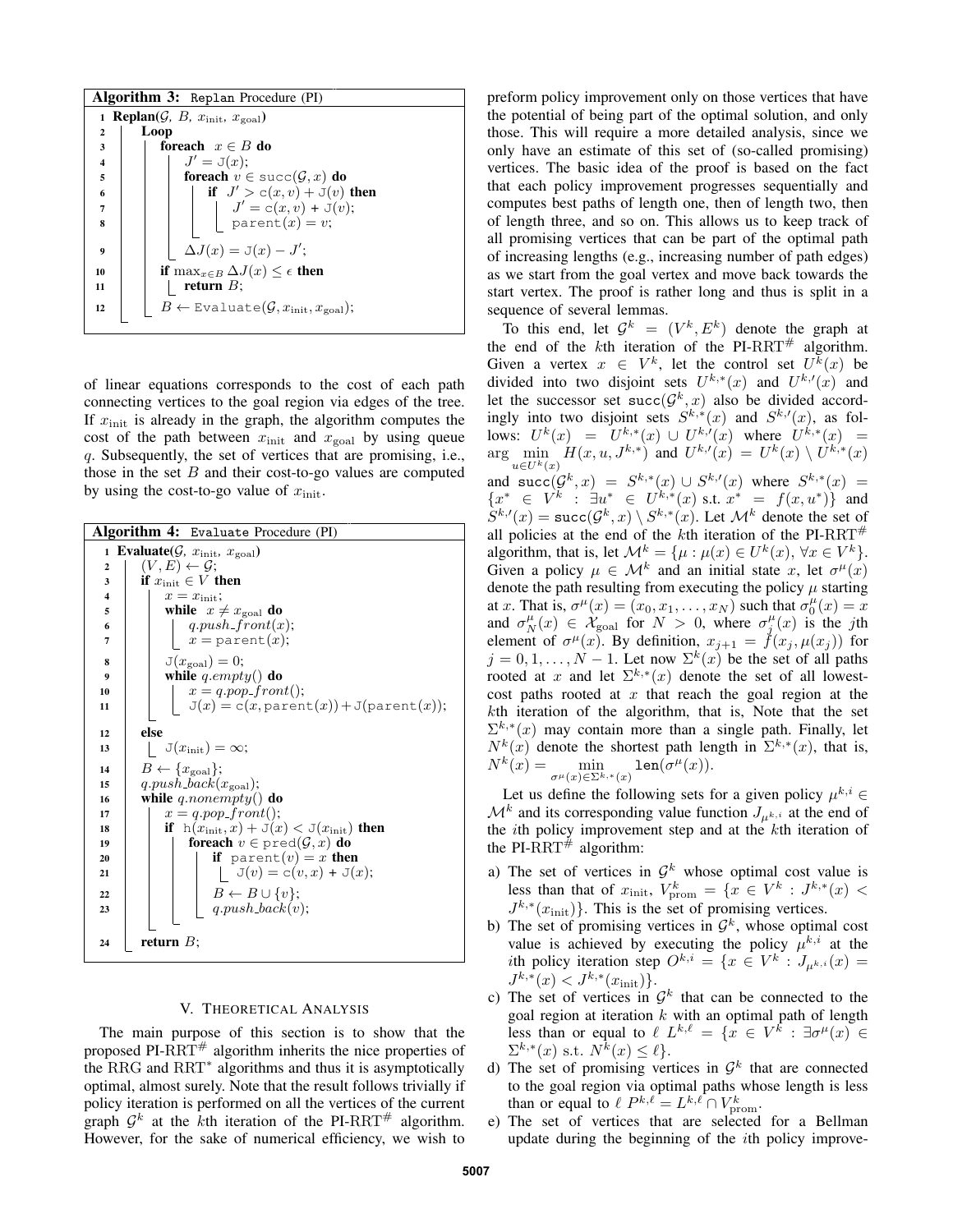$$
\begin{array}{lcl} \mbox{ment} \ B^{k,i} = \{ \overline{\texttt{pred}}({\mathcal G}^k, x) : x \in V^k, \ J_{\mu^{k,i}}(x) < \\ J_{\mu^{k,i}}(x_{\rm init}) \}. \end{array}
$$

Note from d) that the set of promising vertices that can be connected to the goal region via optimal paths whose length is exactly  $\ell + 1$  is given by  $\partial P^{k,\ell} = P^{k,\ell+1} \setminus P^{k,\ell}$ . It should also be clear from these definitions that  $O^{k,i} \subset B^{k,i}$  for all  $k = 1, 2, \dots$  and  $i = 0, 1, 2, \dots$ 

We have the following results, whose proofs are omitted for the sake of brevity, but can be found in [15] and [10].

**Lemma 1** The sequence  $O^{k,i}$  generated by the policy it*eration step of the* PI*-*RRT# *algorithm is non-decreasing, that is,*  $O^{k,i} \subseteq O^{k,i+1}$  *for all*  $i = 0,1,...$  *Similarly, the* sequence  $L^{k,\ell}$  is non-decreasing, that is,  $L^{k,\ell} \subseteq L^{k,\ell+1}$  for  $\ell = 0, 1, \ldots$  *Furthermore, for all*  $x \in \partial L^{k,\ell} = L^{k,\ell+1} \backslash L^{k,\ell}$ , there exists  $x^* \in L^{k,\ell} \cap S^{k,*}(x)$ . Finally, the sequence  $P^{k,\ell}$ *is non-decreasing, that is,*  $P^{k,\ell} \subseteq P^{k,\ell+1}$  *for*  $\ell = 0, 1, \ldots$ *. Furthermore, for all*  $x \in \partial P^{k,\ell} = P^{k,\ell+1} \setminus P^{k,\ell}$ , there exists  $x^* \in P^{k,\ell} \cap S^{k,*}(x)$ .

**Lemma 2** Let the policy  $\mu^{k,i}$  and its corresponding cost *function*  $J_{\mu^{k,i}}$ *, and assume that*  $P^{k,\ell} \subseteq O^{k,i}$ *. Then*  $\partial P^{k,\ell} \subseteq$  $B^{k,i}$ , which implies that  $P^{k,\ell+1} \subseteq B^{k,i}$  before the beginning *of the* (i + 1)*th policy improvement step. Furthermore,*  $P^{k,\ell+1} \subseteq O^{k,i+1}$  after the  $(i + 1)$ th policy improvement *step.*

Lemma 3 *All vertices whose optimal cost value is less than that of*  $x_{\text{init}}$ *, and which are part of an optimal path from*  $x_{\text{init}}$ *to* Xgoal *whose length is less than or equal to* i*, achieve their optimal cost value at the end of the* i*th policy improvement* step, that is,  $P^{k,i} \subseteq O^{k,i}$  for  $i = 0, 1, \ldots$  when using policy  $\mu^{k,i}.$ 

Theorem 1 (Optimality of Each Iteration) *The optimal action and the optimal cost value for the initial vertex is achieved when the* Replan *procedure of the* PI*-*RRT# *algorithm terminates after a finite number of policy improvement steps.*

*Proof:* (Sketch) This theorem is proven by using the fact that termination of the Replan procedure is guaranteed since the policy space is finite. The optimality result can easily be derived for the cases when the Replan procedure terminates by performing a number of policy improvement steps that happens to be more than the number of segments of the optimal path connecting  $x_{\text{init}}$  to the goal region. For earlier termination, it is shown that the optimal cost function value and policy for  $x_{\text{init}}$  had already been computed.

The previous theorem states that when the Replan procedure terminates at the beginning of the  $N^k(x_{\text{init}})$ th policy improvement step, it has already computed the optimal action and cost function value for  $x_{\text{init}}$ . So the Replan procedure always returns the optimal solution if it terminates after a finite number of iterations. The next theorem states that this is always the case.

# Theorem 2 (Termination of Replan Procedure) *Let*  $\mathcal{G}^k = (V^k, E^k)$  be the graph built at the end of kth iteration *of the* PI*-*RRT# *algorithm. Then, the* Replan *procedure of*

the PI-RRT<sup>#</sup> algorithm terminates after at most  $(\overline{N}^k + 2)$ policy improvement steps, where  $\overline{N}^k = \max_{x \in V_{\text{prom}}^k} N^k(x)$  $and \ \overline{V}_{\text{prom}}^k = \{ \overline{\text{pred}}(\mathcal{G}^k, x) : x \in V_{\text{prom}}^k \}.$ 

*Proof:* (Sketch) This theorem is proven by using the fact that the sequence  $B^{k,i}$  with respect to i has a limiting super set, i.e., the set of promising vertices and their predecessors. Then, it is shown that the termination condition of he Replan procedure holds when the optimal cost function value and policy for all vertices in the limiting set of  $B^{k,i}$  are computed, which takes at most as many policy improvement steps as the number of segments of the longest optimal path connecting vertices in the limiting set of  $B^{k,i}$  to the goal region.

Theorem 3 (Asymptotic Optimality of PI-RRT<sup>#</sup>) Let  $\mathcal{G}^k = (V^k, E^k)$  be the graph built at the end of the kth *iteration of the PI-RRT*<sup>#</sup> *algorithm and let*  $N^k$  *is maximum number of policy improvement steps performed at the* k iteration. As  $k \to \infty$ , the policy  $\mu^{\hat{k},N^{\hat{k}}} (x_{\text{init}})$  and its  $corresponding\ cost\ function\ J_{\mu^{k,N^k}}(x_{\text{init}})$ *, converge to the optimal policy* µ ∗ (xinit) *and corresponding optimal cost function*  $J_{\mu^*}(x_{\text{init}})$  *with probability one.* 

*Proof:* The graph  $\mathcal{G}^k = (V^k, E^k)$  is constructed by the RRG algorithm at the beginning of  $k$ th iteration. In the PI-RRT<sup>#</sup> algorithm, the optimal cost function value of  $x_{\text{init}}$ with respect to  $\mathcal{G}^k$  is computed during the Replan procedure at the end of *k*th iteration, that is,  $J_{\mu^{k,N^k}}(x_{\text{init}}) = J^{k,*}(x_{\text{init}})$ and  $\mu^{k,N^k}(x_{\text{init}}) = \mu^{k,*}(x_{\text{init}})$ . Since the RRG algorithm is asymptotically optimal with probability one,  $\mathcal{G}^k$  will encode, almost surely, the optimal path between  $x_{\text{init}}$  and goal region as  $k \to \infty$ . This implies that  $J_{\mu^{k,Nk}}(x_{\text{init}}) = J^{k,*}(x_{\text{init}}) \to$  $J^*(x_{\text{init}})$  and  $\mu^{k,N^k}(x_{\text{init}}) = \mu^{k,*}(x_{\text{init}}) \rightarrow \mu^*(x_{\text{init}})$  with probability one.

## VI. NUMERICAL SIMULATIONS

We have implemented both the baseline  $RRT^{\#}$  and PI-RRT<sup>#</sup> algorithms in MATLAB and performed Monte Carlo simulations on shortest path planning problems in two different 2D environments. The initial and goal points are shown in Figure 1 in yellow and dark blue squares, respectively. The obstacles are shown in red and the best path computed during each iteration is shown in yellow.

The results were averaged over 100 trials and each trial was run for 10,000 iterations. We computed the total time required to complete a trial and measured the time spent on non-planning (sampling, extension, etc.) and planning related procedures of the algorithms, separately since the two algorithms should differ only in their planning part and we would like to confirm this. The growth of the tree is shown in Figure 1. At each iteration, a subset of promising vertices is determined during the policy evaluation step and policy improvement is performed only for these vertices. The promising vertices are shown in magenta in Figure 1.

The average time spent for non-planning (left) and planning (right) related procedures in the  $RRT^{\#}$  and PI-RRT<sup>#</sup> algorithms are shown in blue and red colors, respectively, in Figure 2. As seen in the left plot,  $PI-RRT^{\#}$  is slightly